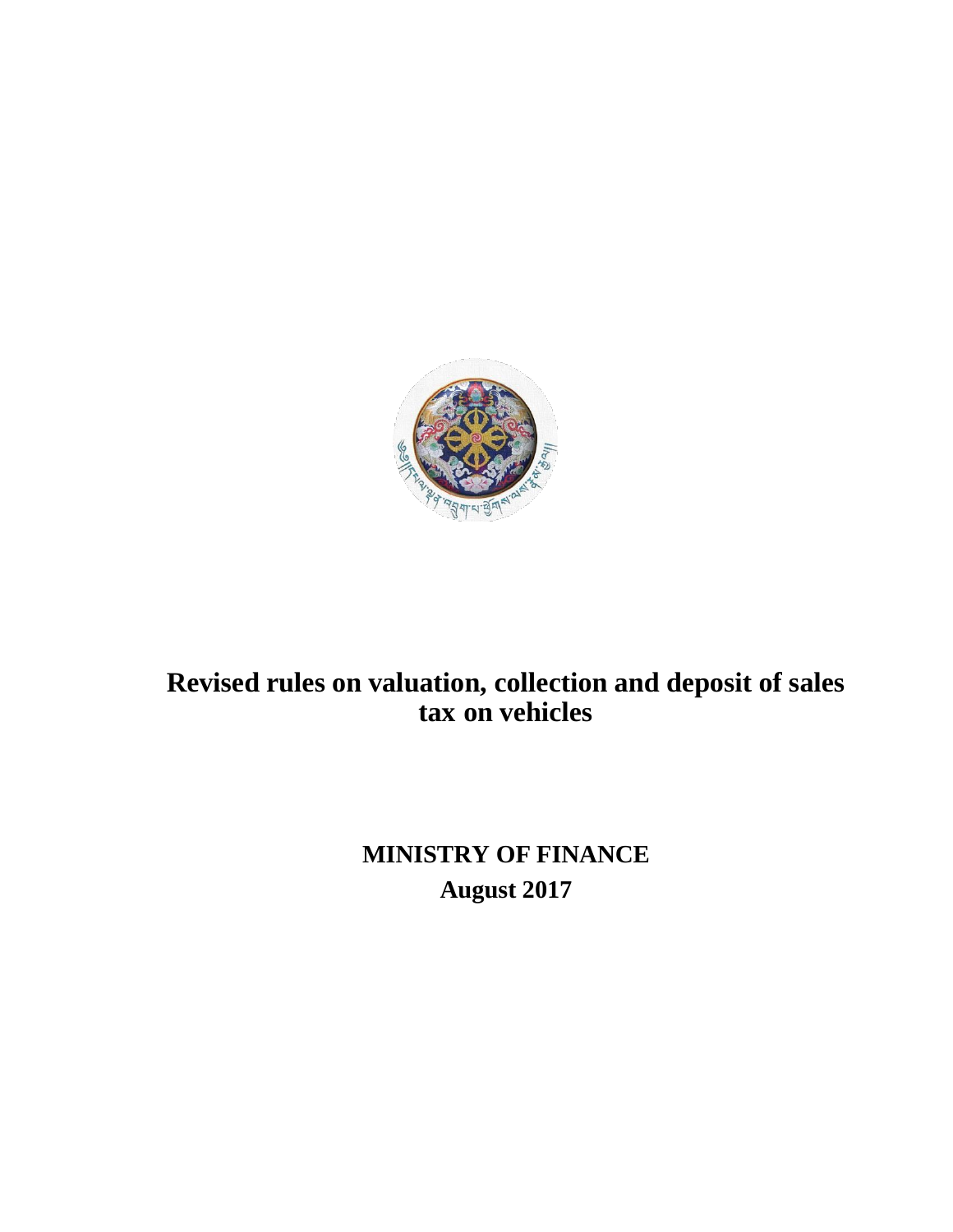## **1. Power to frame rules (Section 6.5, Chapter 4, Part I of the STCE Act ,2000 and Section 41 of the STCE(Amendment)Act,2012)**

In exercise of the powers conferred by Section 6.5, Chapter 4, Part I of the Sales Tax, Customs & Excise Act of the Kingdom of Bhutan 2000 and Section 41 of the Sales Tax, Customs & Excise (Amendment) Act of Bhutan, 2012, the Ministry of Finance hereby frames the revised rules on valuation, collection and deposit of Sales Tax on vehicles.

## **2. Supersession**

These rules shall supersede all previous rules, notification and circulars governing the valuation, collection and deposit of Sales Tax on vehicles.

## **3. Date of implementation**

These rules shall come into force with effect from  $11<sup>th</sup>$  August, 2017.

## **4. Sales Tax on imported vehicles**

- a. Sales Tax on vehicles imported by licensed dealers of vehicles shall be levied and collected at the point of sale and deposited thereof in accordance with the rules and procedures prescribed herein.
- b. Unless otherwise exempted, Sales Tax on vehicles imported by importers of vehicles not covered under 4 (a) above shall be deposited to the nearest RRCO as per the valuation prescribed herein, before the release of the vehicle.

## **5. Definition of point of sale (Section 6.1, Chapter 4, Part I of the STCE Act, 2000)**

- a. Point of sale, for the purpose of this rules, means various points of transactions in vehicle distribution chain where buyers make payment to sellers in exchange of vehicle.
- b. Notwithstanding 5 (a) above, point of sale for importers under 4 (b) above shall be the nearest RRCO.

## **6. Sales Tax rate on vehicles (Section 4.1, Chapter 3, Part I of the STCE Act,2000)**

- a. The Sales Tax on vehicles shall be levied as per the rates prescribed under Bhutan Trade Classification & Tariff Schedule 2017 and amendment thereof, if any.
- b. For the purpose of this rules, vehicle means goods covered under heading 8702, 8703, 8704, 8705, 8706 (except for chassis of 8701), 8707 (except for bodies of 8701), 8709 (except for 8709.90.00), 8710, 8711 and 8716 (except for 8716.90.00) of Chapter 87 of the Bhutan Trade Classification & Tariff Schedule 2017 and amendment thereof, if any.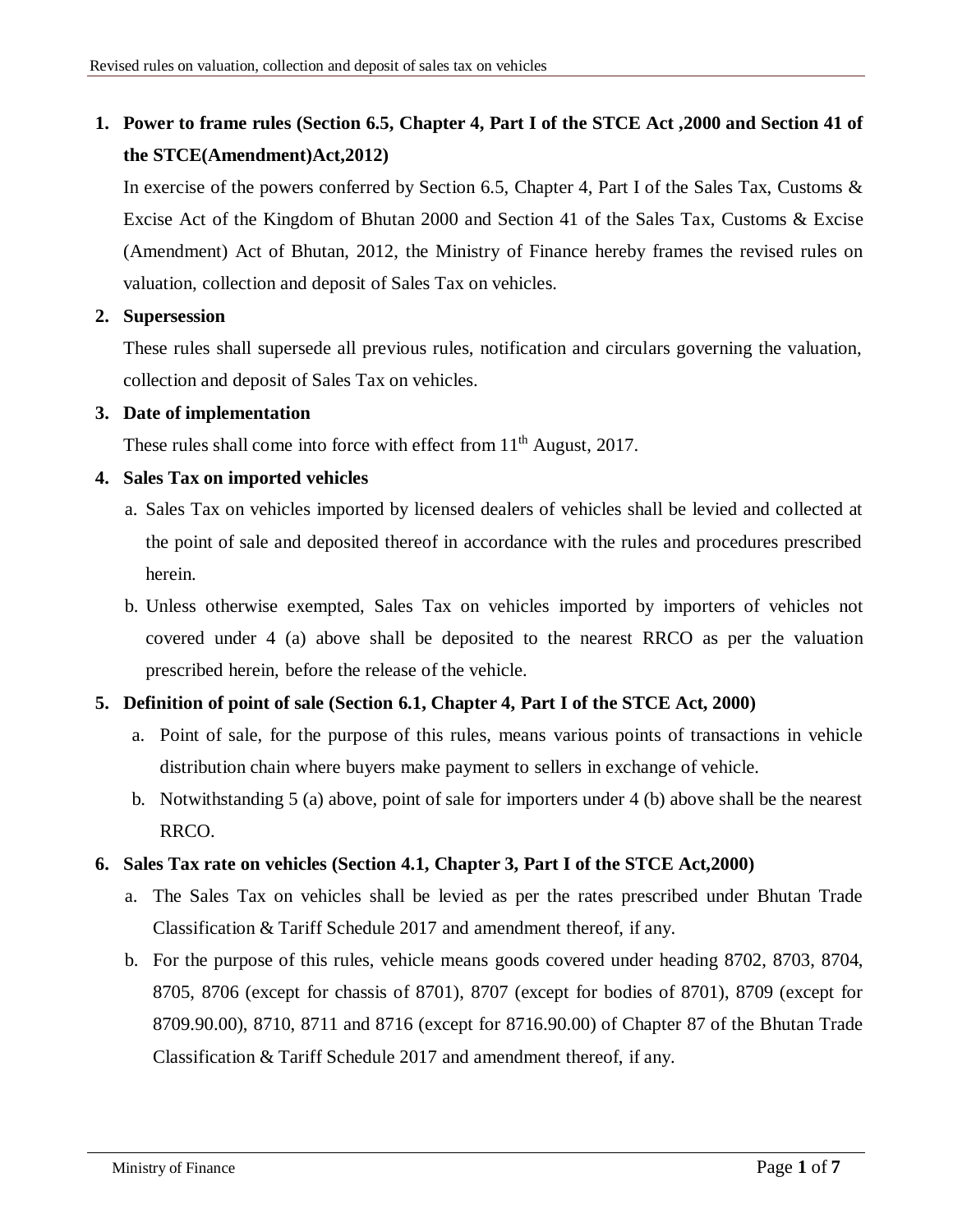## **7. Valuation and collection (Section 6.2 Kha, Chapter 4, Part I of the STCE Act,2000)**

- a. Sales Tax on vehicles shall be valued, levied and collected on the sales price. Sales price means the price or value of vehicles shown on the invoice which shall include all elements of cost such as value of import, freight, insurance, other expenses and the profit margin of the business. Customs Duty and Green Tax shall not form part of the sales price.
- b. Where the price or value of the vehicle sold is undervalued or is not as per the actual sales price, it shall be determined or fixed by the Department as follows and Sales Tax levied accordingly:

#### **Total Sales price=**

1. FOB value  $=$  Value of import

#### **Add:**

- 2. Insurance : 1.125% on FOB Value
- 3. Freight : 20% on FOB Value
- 4. Profit Margin : 20% on FOB Value
- c. The sales price of the same vehicle sold by vehicle dealers in the country shall be used as valuation base for collecting Sales Tax for importers under 4 (b) of these Rules.
- d. In the absence of sales price mentioned under 7 (c) above, valuation method prescribed under 7(b) above shall be used as a basis to levy and collect Sales Tax for importers under 4 (b).
- e. Actual insurance and freight charges may be considered on production of documentary evidences by importers under 4 (b).

## **8. Deposit of Sales Tax**

- a. The Sales Tax collected under these rules shall be deposited, after the deduction of sales tax paid on purchases prescribed herein, with the Regional Revenue & Customs Office by  $10^{th}$ of the second subsequent month.
- b. Sales Tax must be deposited even if the vehicles are sold on credit.
- c. The monthly Sales Tax return shall be electronically submitted at the time of deposit of Sales Tax as per the following forms:
	- **i. Sales Tax Return form for Goods**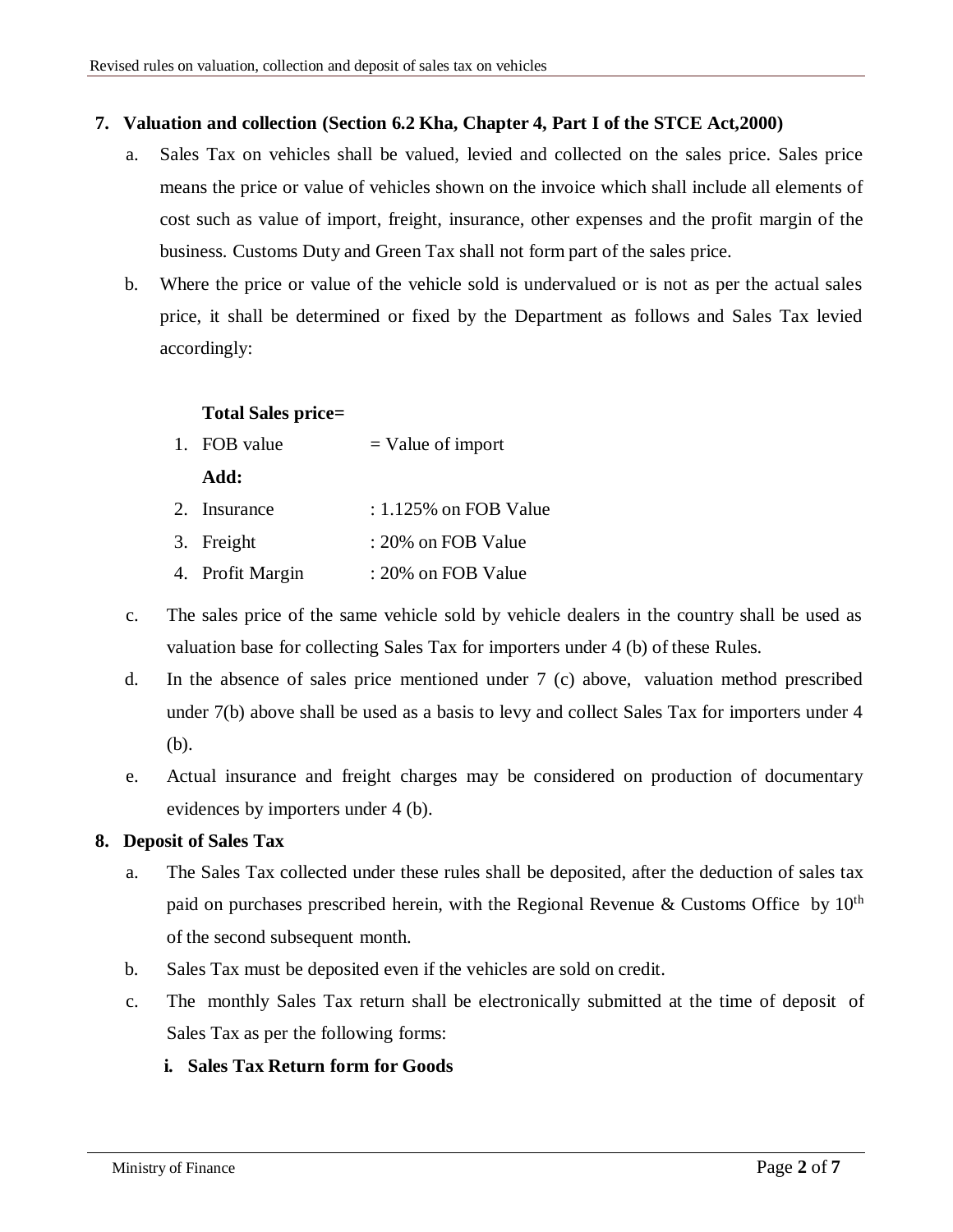#### **ii. Sales Tax sale invoice details**

#### **iii. Sales Tax purchase invoice details**

d. A duly signed Nil Sales Tax return shall be submitted even for the months that do not have any sales and purchases.

## **9. Deduction of Sales Tax paid on purchase**

- a. Deduction of Sales Tax paid on purchase shall be allowed subject to fulfillment of the following conditions:
	- i. The Sales Tax has been deposited by the seller on such purchases to the concerned RRCO;
	- ii. The claimant is registered as STCA (Sales Tax Collecting Agent) under these rules;
	- iii. The purchase has been made from registered STCA;
	- iv. The purchase has a direct and immediate link with the sale of vehicle on which Sales Tax has been collected; and
	- v. Sales Tax deduction or refund has not been claimed previously on such purchase.
	- vi. The purchase is supported by the original tax invoice.

## b. Deduction of Sales Tax paid on purchase shall be carried out as per the formula given below: **Sales Tax payable = Sales Tax collected on Sales MINUS (-) Sales Tax paid on purchase**

c. Deduction of Sales Tax paid on purchase shall be carried out on a monthly basis against Sales Tax collected for a relevant month.

## **10. Treatment of excess Sales Tax paid on purchase**

Any excess Sales Tax paid on purchase, if any during a particular month shall be carried forward and adjusted against future tax liability of the subsequent following month.

## **11. Refund of Sales Tax**

- a. Refund of Sales Tax will be provided, in cases where Sales Tax was deposited in excess earlier due to erroneous deposit, bad debts, non-adjustment of exempted sales and or in such similar case the tax liability reduces, after an assessment of Sales Tax is completed as per the assessment rules prescribed herein.
- b. Refund of Sales Tax shall be adjusted against the future tax liability or any outstanding tax or duty to the Department.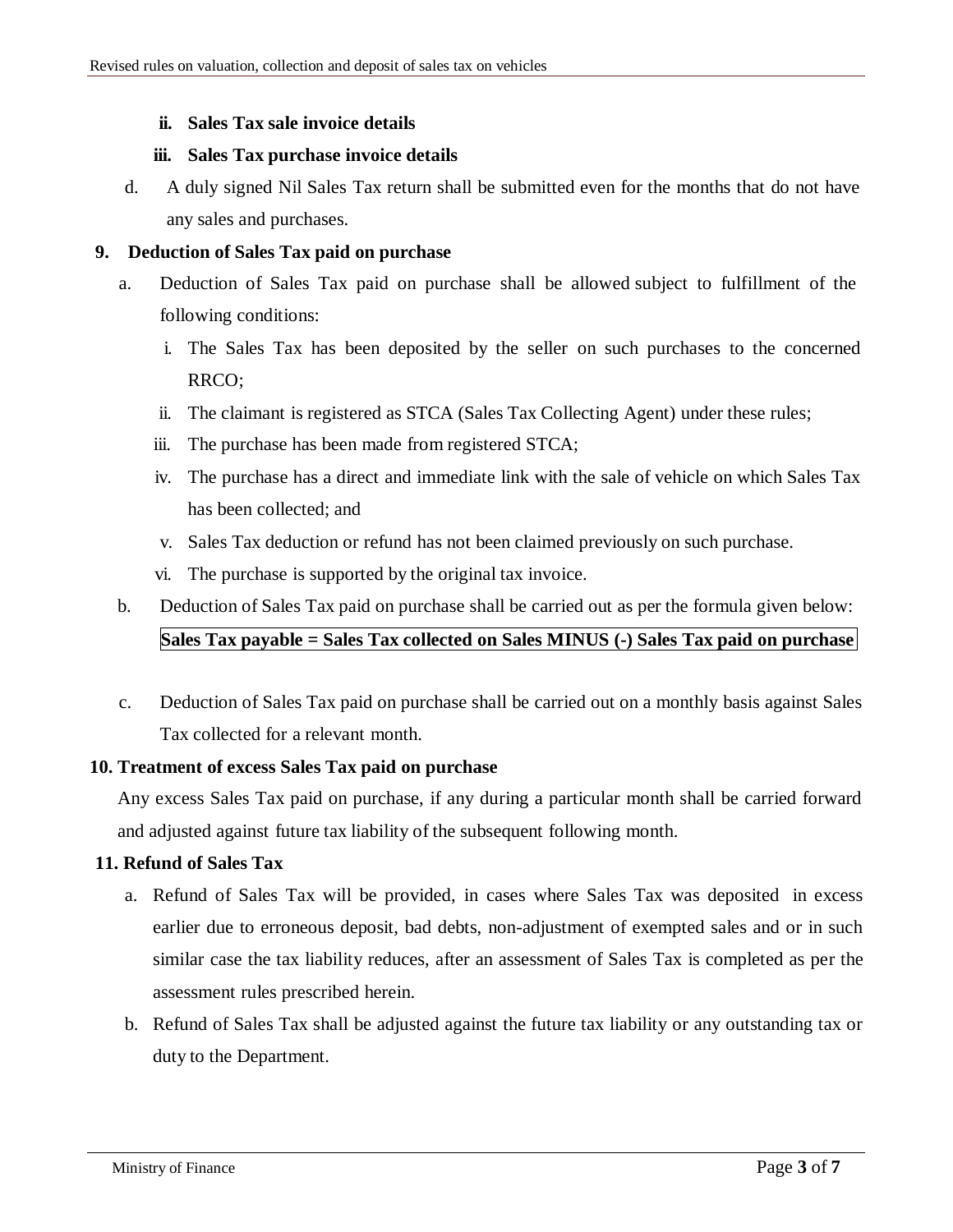## **12. Registration**

#### **a. Registration as STCA**

The following categories of vehicle dealers shall register as STCA with the nearest Regional Revenue & Customs Office (RRCO):

- i. All licensed dealers of vehicles or importers under 4 (a) above.
- ii. Sister concern of the importers under 12 (a) (i) above holding valid trade license.

#### **b. Exemption from registration as STCA**

The importers of vehicles specified under 4 (b**)** above shall be exempted from registration.

#### **c. Separate STCA registration number**

A separate STCA registration number and certificate shall be issued to all dealers of the vehicles including their sister concern irrespective of the location and type of business.

#### **d. Procedures for registration**

The following documents should be submitted to the nearest RRCO for registration:

- **i.** Duly completed application form **GP Form III;**
- ii. A copy of trade license;
- iii. A copy of citizen ID card of the owner;
- iv. A certificate of incorporation in case of company; and
- v. Any other relevant documents.

## **13. Rights and obligation of registered STCA**

All registered STCA shall have the following rights and obligations:

- i. To levy and collect Sales Tax on behalf of the Royal Government of Bhutan.
- ii. To deduct Sales Tax paid on purchase on fulfillment of conditions prescribed under 9 (a) of these rules.
- iii. To issue tax invoice for every sale as per the rules prescribed herein.
- iv. To file Sales Tax return electronically and pay the Sales Tax due as per the rules prescribed herein.
- v. To display the certificate of registration at his/her principal place of business.
- vi. To use the allotted registration number in all correspondences, receipts and tax invoices.
- vii. To maintain records and books of accounts prescribed under these rules.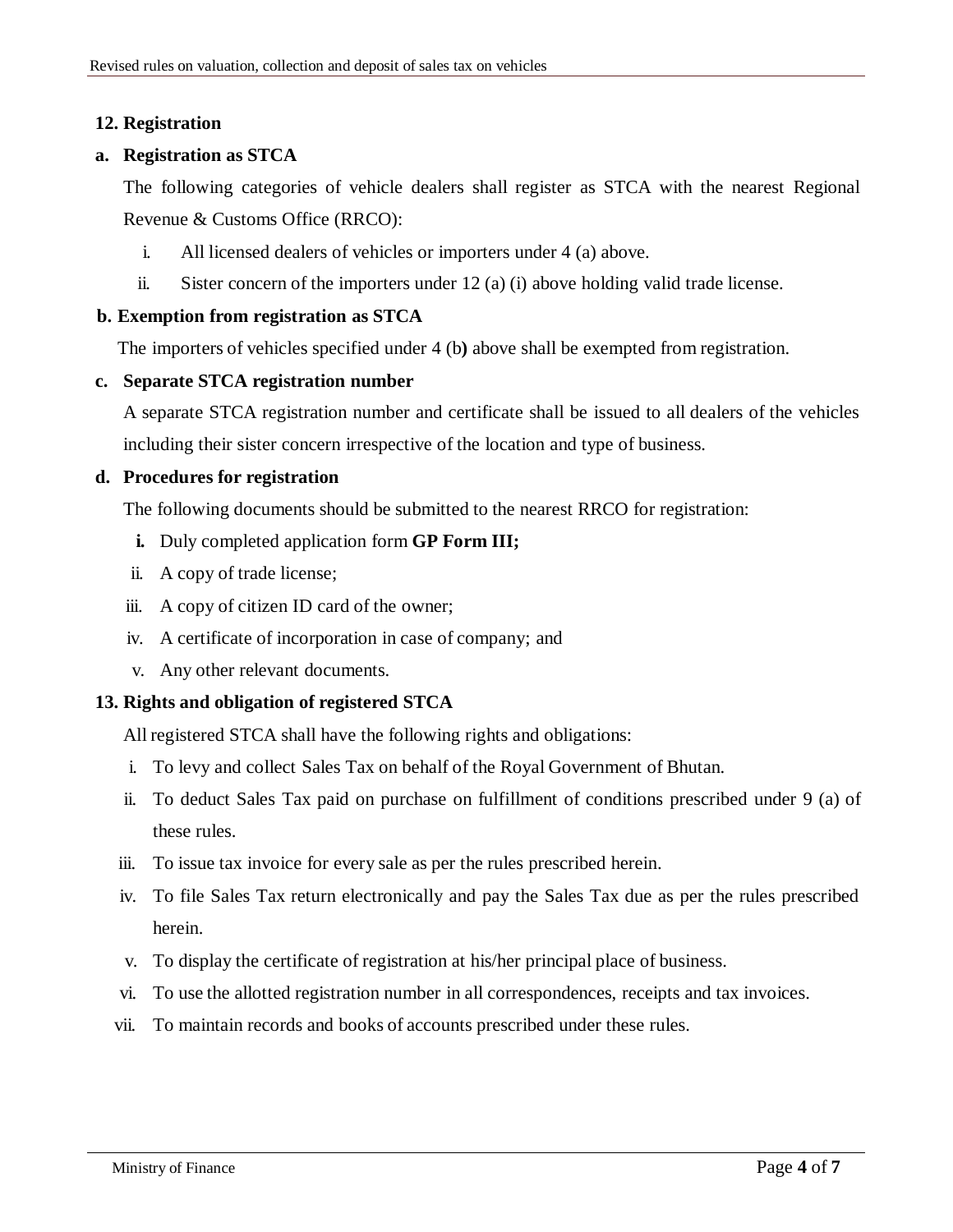viii. To furnish information related to the change in ownership or address of business, closure and re-opening of business and any change or addition of vehicles manufactured or imported for the purpose of Sales Tax.

## **14. De-registration**

- a. STCA, which ceases its commercial activities, shall report to the Department for deregistration.
- b. STCA, whose registration has been cancelled, shall pay Sales Tax on the closing stock if any, which shall be valued at the prevailing sales price of the vehicle before the deregistration.
- c. STCA, whose registration has been cancelled, shall clear all outstanding taxes and dues with the Government.

#### **15. Tax Invoice**

- a. Tax invoice shall contain at least the following elements:
	- i. The word "tax invoice" in a prominent place;
	- ii. Serial number of tax invoice, tax invoice book and date;
	- iii. Name, address, contact numbers and STCA registration number of the business;
	- iv. Name, address, contact numbers of the customer or buyer;
	- v. STCA no/CID no/Agency code of the customer or buyer, where applicable;
	- vi. BTC, commodity description, value and quantity of vehicle sold;
	- vii. Sales Tax rate and the amount of Sales Tax charged;
- b. The original tax invoice issued by registered STCA shall form the basis for claiming deduction of Sales Tax paid on purchase.

#### **16. Vehicle meant for personal use and gift**

- a. Sales Tax at the prevailing market price shall be applicable on all vehicle supplies made without consideration or price for personal use or as a gift.
- b. Sales Tax paid on purchase of vehicle under 16 (a) shall be allowed to be deducted upon fulfillment of conditions laid down under Rule No. 9 of these rules.

## **17. Bad debts**

a. Where there are any bad debts arising out of the sales on which Sales Tax has been deposited by the STCA, the refund of Sales Tax shall be given or adjusted provided the bad debts fulfill the conditions laid down in the Income Tax Act of the Kingdom of Bhutan 2001 and Rules thereof.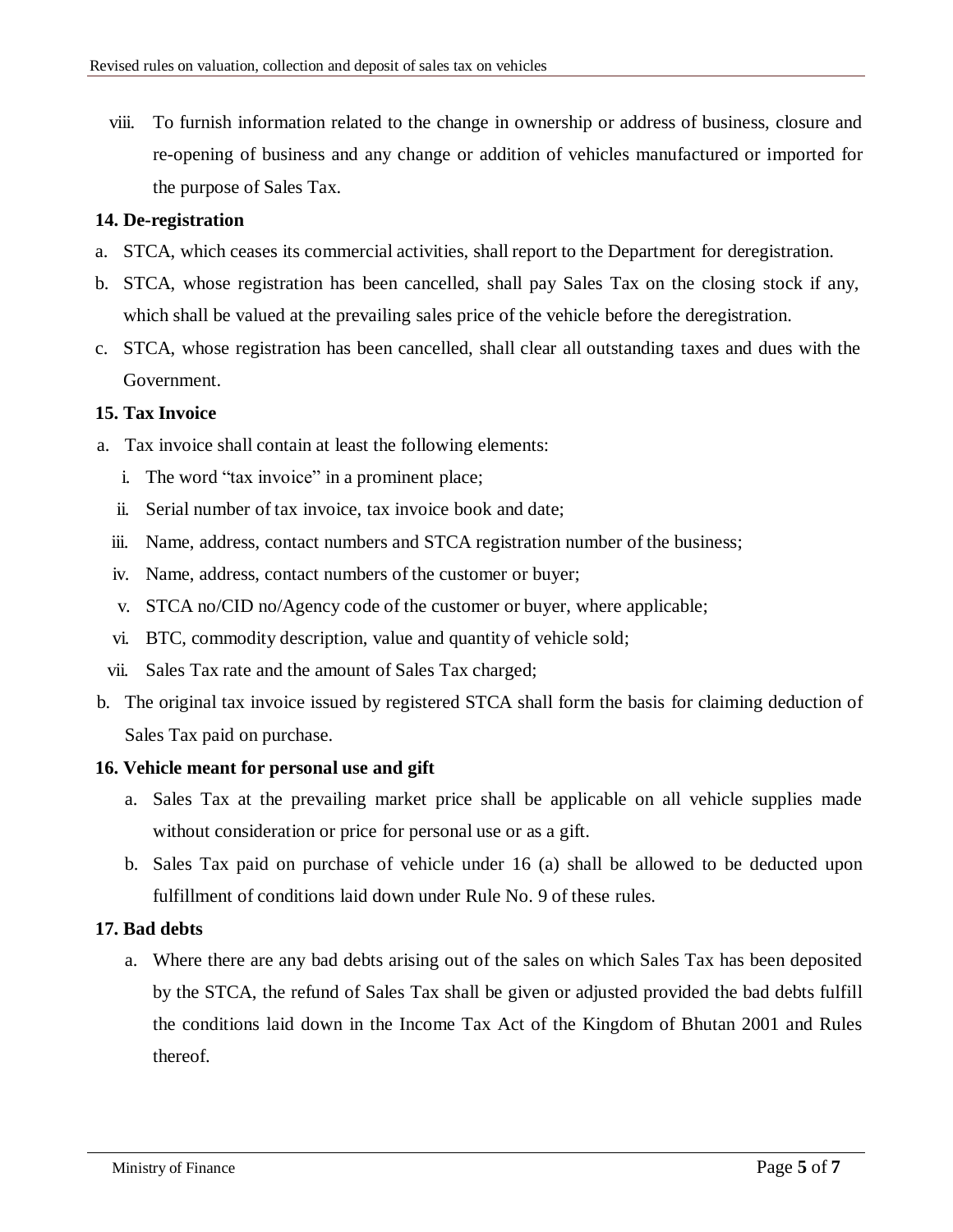b. Where Sales Tax has not been realized on account of bad debt, the liability to pay the Sales Tax shall hold until such time the bad debts are written-off in line with the provisions of the Income Tax Act of the Kingdom of Bhutan 2001 and Rules thereof.

## **18. Losses of Vehicle**

- a. Sales Tax shall not be applicable on vehicles lost due to theft, accident, etc provided it is duly supported by relevant documents.
- b. Sales Tax paid on purchase of vehicle under 18(a) shall be allowed to be deducted upon fulfillment of conditions laid down under rule 9 of these rules.
- c. If the vehicle under 18(a) is recovered/repaired and sold thereof, Sales Tax shall be levied, collected and deposited as per the rules prescribed herein.

#### **19. Sale to exempt party and treatment of vehicle quota**

- a. Sales Tax shall not be levied to the extent of value of sales tax exemption certificate issued by the Department, provided the original copy of exemption certificate is retained by the seller.
- b. Sales Tax paid on purchase of vehicle under 19(a) shall be allowed to be deducted upon fulfillment of conditions laid down under rule 9 of these rules.

#### **20. Treatment of stock transfer**

- a. Stock transfer shall be allowed provided it is between the sister concern with license under the same ownership and registered as STCA under these rules.
- b. The stock transferred allowed under 20(a) shall be subject to sales tax on the sales price prevailing at the time and place of sale.
- c. Details of stock transferred shall be declared along with the monthly return by both the sister concern.

## **21. Treatment of discount**

Sales Tax shall be levied, collected and deposited on the actual sales price of the vehicle, and not the discounted sales price.

## **22. Accounting Treatment**

Sales Tax shall be levied, collected and deposited on both cash and credit sales by all registered STCA.

#### **23. Maintenance of records and books of accounts**

All registered STCA shall maintain the following records and books of accounts, which shall be made available to the assessing tax authorities: